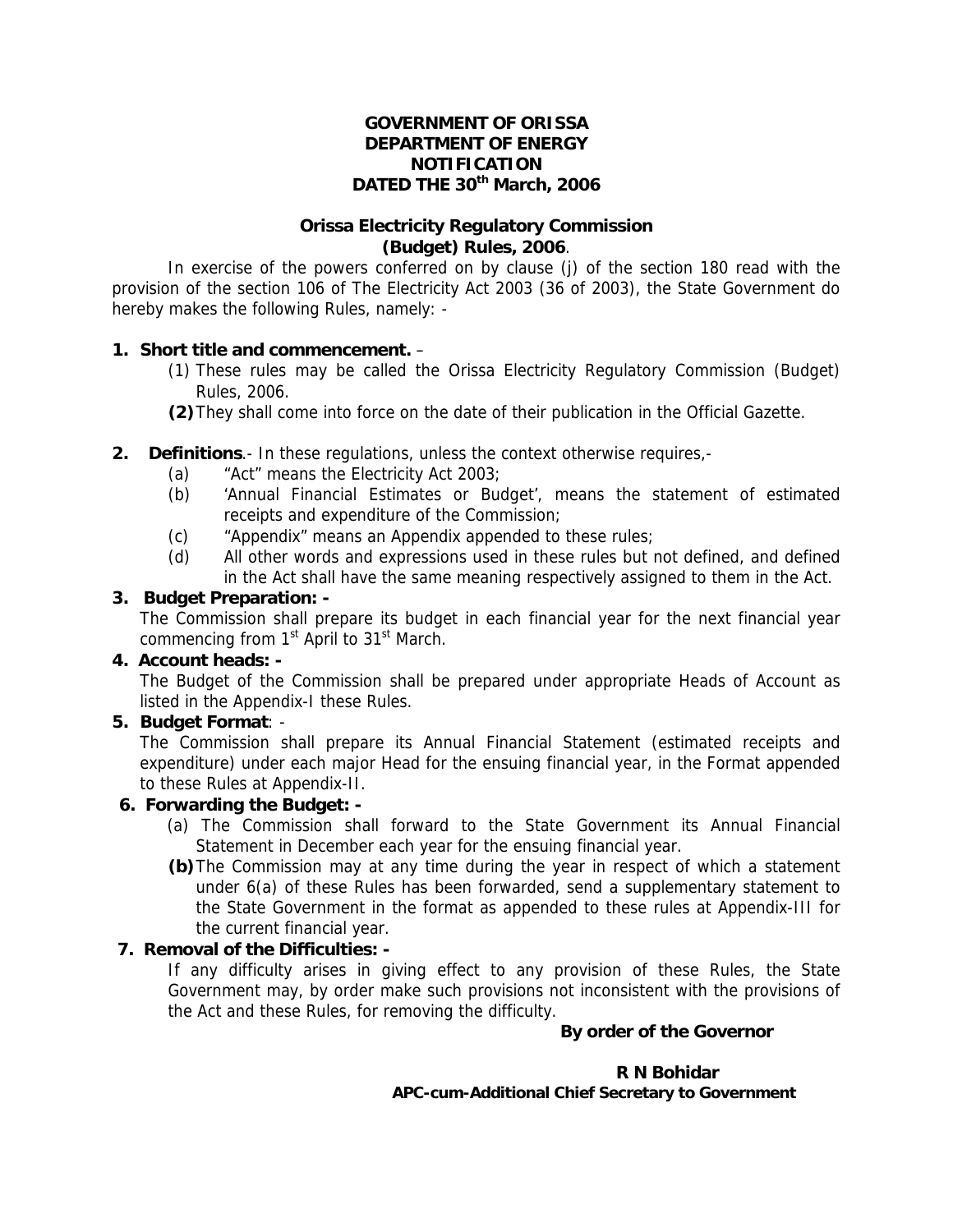## **Appendix-I [See. Rule 4]**

## **ORISSA ELECTRICITY REGULATORY COMMISSION**

## **LIST OF REVENUE AND EXPENDITURE HEADS**

## **I.** REVENUE HEADS **ACCOUNT CODE**

| 1. |     | Grants-in-aid from State Government. | 200    |
|----|-----|--------------------------------------|--------|
| 2. |     | Grant from Other Sources.            | 300    |
| 3. |     | Receipts of the Commission           | 400    |
|    | (a) | Licence fee                          | 400.01 |
|    | (b) | Fines & Penalties.                   | 400.02 |
|    | (c) | Application/ Processing Fee.         | 400.03 |
|    | (d) | Cost of Bids.                        | 400.04 |
|    | (e) | Bids processing fee.                 | 400.05 |
|    | (f) | Sale of Tender Forms.                | 400.06 |
|    | (g) | Interest on Deposit                  | 400.07 |
|    | (h) | Arbitration fee.                     | 400.08 |
|    | (i) | Receipts from Investment             | 400.09 |
|    | (j) | Miscellaneous Receipts.              | 400.10 |
|    |     |                                      |        |

 $(k)$  Any other receipt.  $*$ 

## **II. EXPENDITURE HEADS**

| 1. Employees Cost                                     | 100    |
|-------------------------------------------------------|--------|
| Pay<br>a)                                             | 100.01 |
| <b>Special Pay</b><br>b)                              | 100.02 |
| Personal Pay<br>C)                                    | 100.03 |
| <b>Dearness Allowance</b><br>d)                       | 100.04 |
| House Rent Allowance<br>e)                            | 100.05 |
| f)<br>Library Allowance                               | 100.06 |
| Incentive Allowance<br>$\mathfrak{g}$                 | 100.07 |
| <b>Sumptuary Allowance</b><br>h)                      | 100.08 |
| Conveyance Allowance<br>i)                            | 100.09 |
| Servant Allowance<br>j)                               | 100.10 |
| Any other allowance *<br>k)                           |        |
| 2. Reimbursement claim of Medicines/Medical Expenses. | 100.20 |
| 3. Traveling Expenses.                                | 101    |
| 4. Leave Travel Concession                            | 102    |
| 5. Pension                                            | 103    |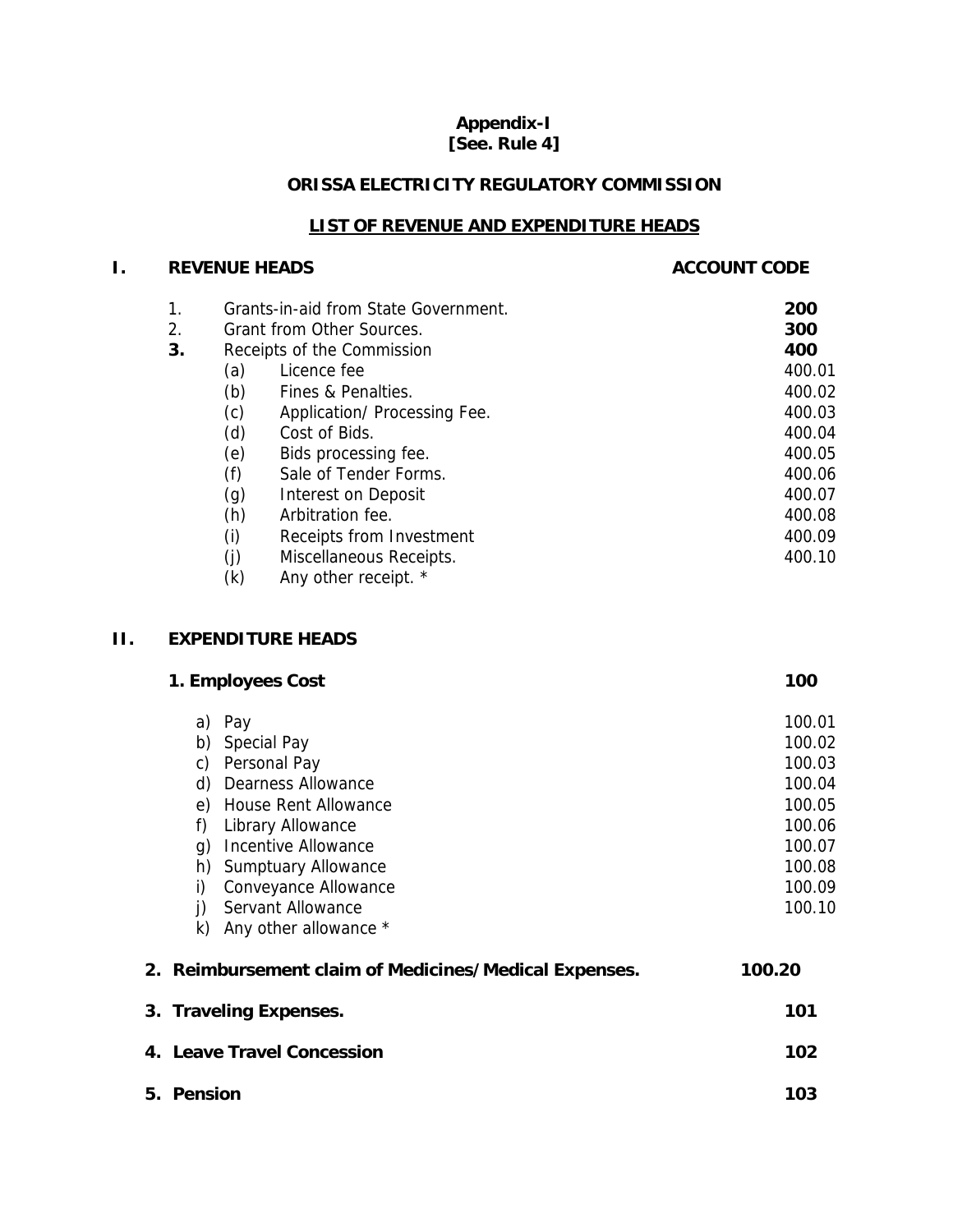|             | 1) Pensionary/ Leave Salary contribution              | 103.01 |
|-------------|-------------------------------------------------------|--------|
|             | 2) Monthly Pension to retired Commission's employees. | 103.02 |
|             | 3) Other pensionary benefits                          |        |
|             | Unutilized leave salary<br>i)                         | 103.04 |
|             | ii)<br>Gratuity                                       | 103.05 |
|             | iii)<br>Commutation.                                  | 103.06 |
|             | 6. Office Expenses:                                   | 104    |
|             | 1. Telephone and Fax Charges.                         | 104.01 |
|             | 2. Postage/Courier Charges.                           | 104.02 |
| 3.          | Stationery.                                           | 104.03 |
|             | 4. Computer Consumables.                              | 104.04 |
| 5.          | House Keeping Expenses.                               | 104.05 |
|             | 6. Internet Charges                                   | 104.06 |
|             | 7. Electricity.                                       | 104.07 |
|             | 8. Water Charges.                                     | 104.08 |
|             | 9. Hire Charges for Computers                         | 104.09 |
|             | 10. Hire Charges of Vehicle                           | 104.10 |
|             | 11. Petrol, Oil and Lubricants.                       | 104.11 |
|             | 12. Printing                                          | 104.12 |
|             | 13. Official Entertainment                            | 104.13 |
|             | 14. Miscellaneous Expenditure                         | 104.14 |
|             | 15. Any other item not specified in the list.*        |        |
|             | 7. Repair and Maintenance                             | 105    |
| $1_{\cdot}$ | Motor Vehicle maintenance.                            |        |
|             | Spares and Repair Charges.                            | 105.01 |
|             |                                                       |        |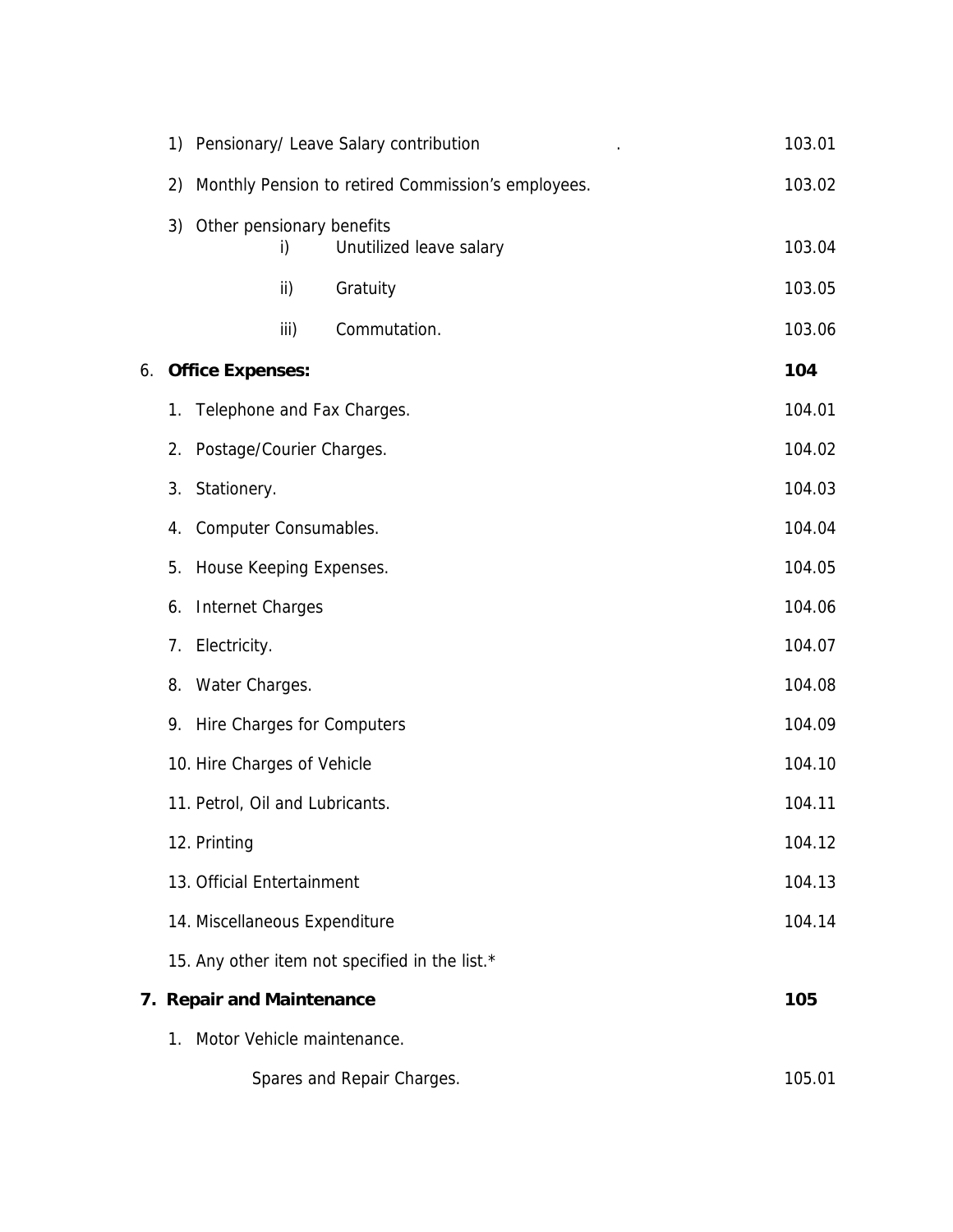2. Repair and Maintenance of Building/Machines/Equipment/Computers.

|                   | a)                            | Building.                                                | 105.02 |  |  |  |
|-------------------|-------------------------------|----------------------------------------------------------|--------|--|--|--|
|                   | b)                            | Computer and Peripherals                                 | 105.03 |  |  |  |
|                   | c)                            | Fax Machine.                                             | 105.04 |  |  |  |
|                   | d)                            | Telephone/EPABX.                                         | 105.05 |  |  |  |
|                   | e)                            | Water Coolers/Water purifier                             | 105.06 |  |  |  |
|                   | f)                            | Air Conditioners.                                        | 105.07 |  |  |  |
|                   | g)                            | Fire fighting equipment.                                 | 105.08 |  |  |  |
|                   | h)                            | Electrical equipment and accessories                     | 105.09 |  |  |  |
|                   | i)                            | <b>Electronic Equipment</b>                              | 105.10 |  |  |  |
|                   | j)                            | <b>UPS and Batteries</b>                                 | 105.11 |  |  |  |
|                   | k)                            | Xerox machine                                            | 105.12 |  |  |  |
|                   | $\vert$ )                     | <b>Furniture and Fixture</b>                             | 105.13 |  |  |  |
|                   | m)                            | Any other item not specified in the list. *              |        |  |  |  |
|                   |                               | 8. Establishment Expenses                                | 106    |  |  |  |
| 1.                |                               | Rent, Rate and Taxes.                                    | 106.01 |  |  |  |
| 2.                |                               | Newspapers and periodicals.                              | 106.02 |  |  |  |
| 3.                |                               | Advisory Committee meetings expenses (including TA& DA). | 106.03 |  |  |  |
|                   |                               | 4. Legal expenses                                        | 106.04 |  |  |  |
| 5.                |                               | Payment to Consultants.                                  | 106.05 |  |  |  |
| 6.                |                               | Training Expenses.                                       | 106.06 |  |  |  |
| 7.                | Wages                         | 106.07                                                   |        |  |  |  |
| 8.                | Audit fees                    |                                                          | 106.08 |  |  |  |
| 9.                | Memberships and Subscription. |                                                          |        |  |  |  |
| 10. Bank Charges. |                               |                                                          |        |  |  |  |
|                   | 11. Sales Tax.                |                                                          |        |  |  |  |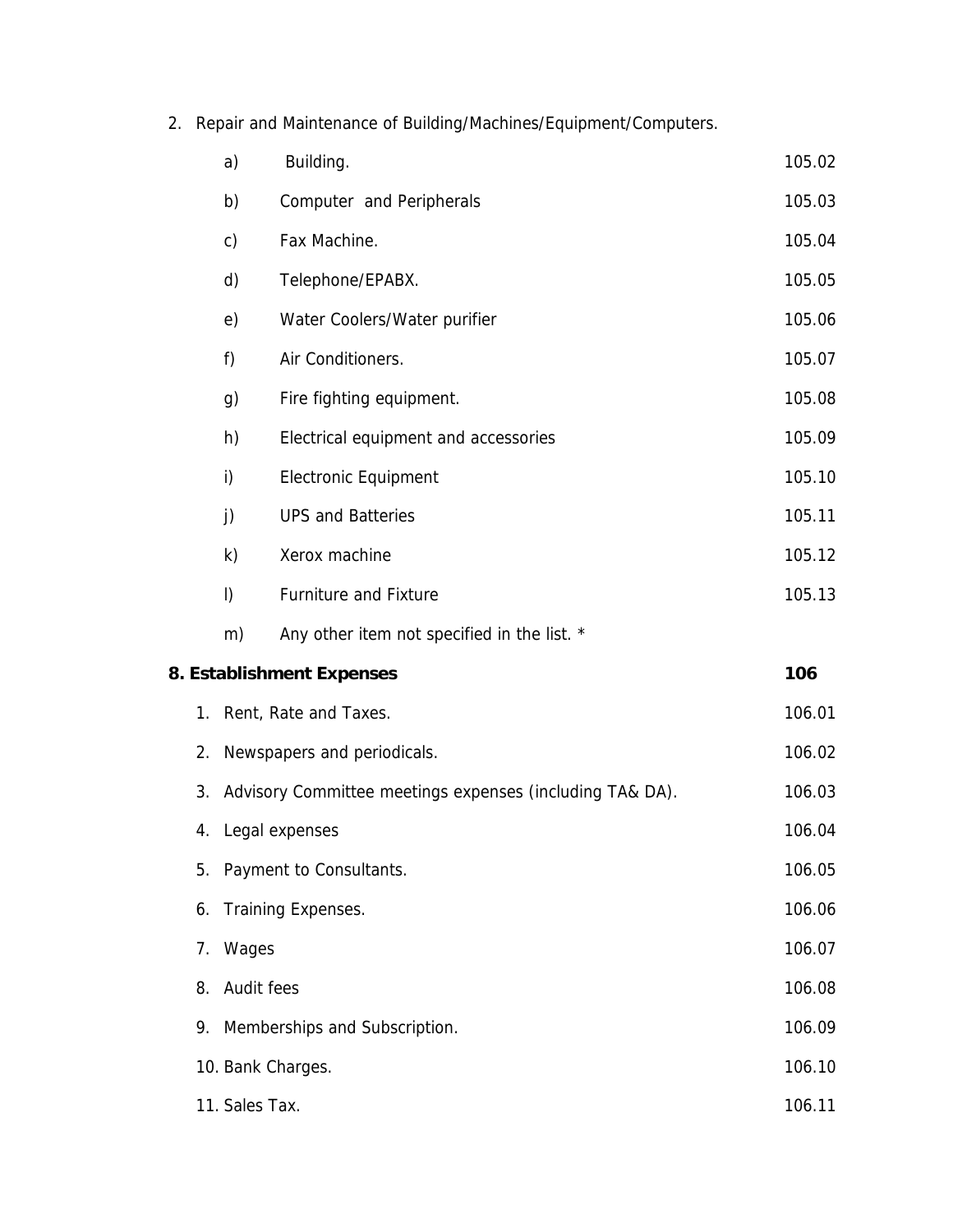| 12. Insurance of Assets.                                         | 106.12                                         |
|------------------------------------------------------------------|------------------------------------------------|
| 13. Interest Charges.                                            | 106.13                                         |
| 12. Arbitration Charges.                                         | 106.14                                         |
| 13. Liveries                                                     | 106.15                                         |
| 14. Hiring of Security Services.                                 | 106.16                                         |
| 15. Hiring of Auxiliary Services.                                | 106.17                                         |
| 16. Hearing and meeting expenses                                 | 106.18                                         |
|                                                                  | 107                                            |
|                                                                  | 107.01                                         |
| Computer and Peripherals (Hardware and Software)<br>2)<br>107.02 |                                                |
| 3) Copier/Xerox machine.                                         | 107.03                                         |
| Fax<br>4)                                                        | 107.04                                         |
| 5)<br>Telephone/ EPBAX                                           | 107.05                                         |
| Water Coolers/ Water Purifier<br>6)                              | 107.06                                         |
| Air conditioners.<br>7)                                          | 107.07                                         |
| 8)<br>Furniture & Fixtures.                                      | 107.08                                         |
| 9)<br>Motor Vehicle                                              | 107.09                                         |
| 10) Books                                                        | 107.10                                         |
| 11) Bicycle.                                                     | 107.11                                         |
|                                                                  |                                                |
| 10. Other Expenditure                                            | 108                                            |
| 1) Publications                                                  | 108.01                                         |
| 2) Seminar, Conference & Workshop                                | 108.02                                         |
| 3) Publicity and Advertisement                                   | 108.03                                         |
|                                                                  | 9. Purchase of Assets.<br>1) Land and Building |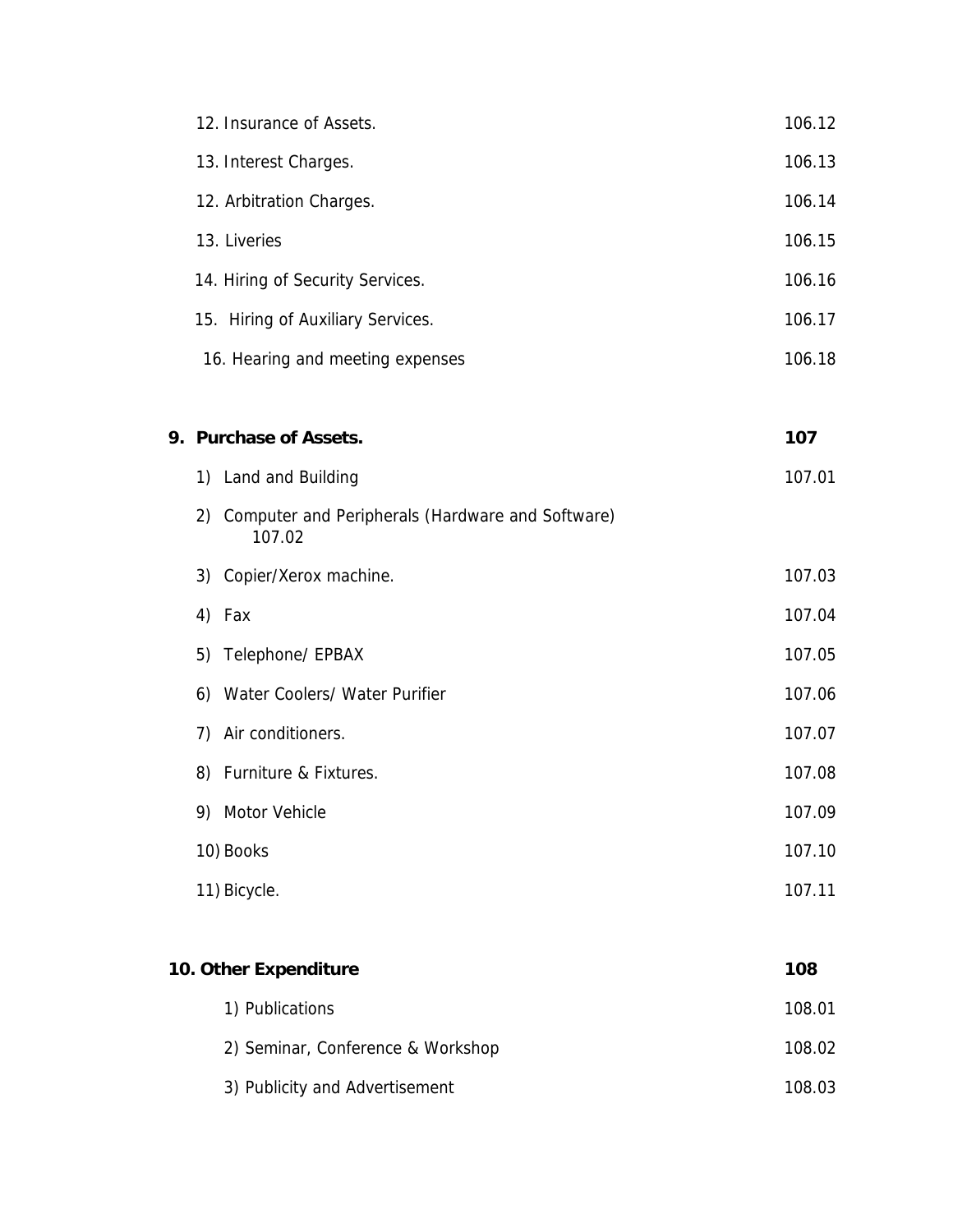| HL. | <b>Loans and Advances</b> |               |                    |                                                  | 109              |
|-----|---------------------------|---------------|--------------------|--------------------------------------------------|------------------|
|     | 1.                        |               | Long term Advances |                                                  |                  |
|     |                           | a)            |                    | House Building Advance                           | 109.01           |
|     |                           | b)            |                    | Motor Car/Motor Cycle Advances                   | 109.02           |
|     |                           | $\mathsf{c}$  |                    | Computer Advance                                 | 109.03           |
|     |                           | d)            |                    | Any other Advance notified by Govt. of Orissa. * |                  |
|     | 2.                        |               |                    | Short term Advances                              |                  |
|     |                           | a)            |                    | <b>Festival Advance</b>                          | 109.10           |
|     |                           | b)            | GIS                |                                                  | 109.11           |
|     |                           | $\mathsf{c})$ |                    | Any other Advance notified by Govt. of Orissa. * |                  |
| 3.  |                           |               |                    | a) Recovery of loan and advances from Employees  |                  |
|     |                           |               | i)                 | House Building Advance<br>Principal              | 109.20           |
|     |                           |               | ii)                | Interest                                         | 109.21           |
|     |                           |               | iii)               | Motor Car/Motor cycle Advance<br>Principal       | 109.22           |
|     |                           |               | iv)                | Interest                                         |                  |
|     |                           |               |                    | Special House Building Advance                   | 109.23           |
|     |                           |               | V)                 | Principal                                        | 109.24           |
|     |                           |               | vi)                | Interest                                         | 109.25           |
|     |                           |               |                    | <b>Festival Advance</b>                          |                  |
|     |                           |               | vii)               | Principal                                        | 109.40           |
|     |                           |               | viii)              | Interest                                         | 109.41           |
|     |                           |               | GIS                |                                                  |                  |
|     |                           |               | ix)<br>X)          | Principal<br>Interest                            | 109.42<br>109.43 |

IV. Any other expenditure head/item as notified by the Commission from time to time. \*

\* Any Head/item may be modified/reclassified/inserted and assigned Account Code number with the approval of the Government.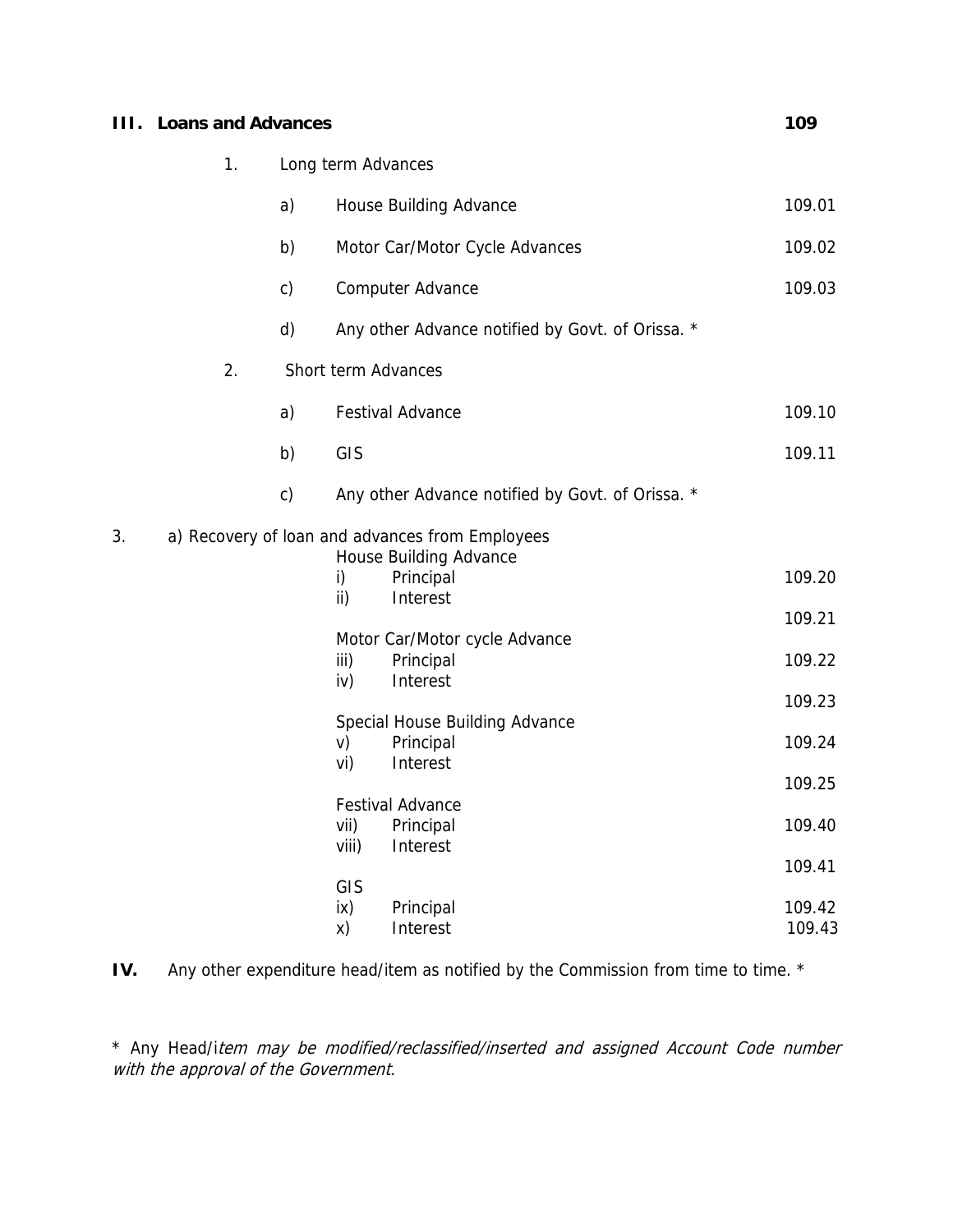## **Appendix-II**

(See Rule 5)

## **ORISSA ELECTRICITY REGULATORY COMMISSION**

## **Budget Estimate for the Financial year \_\_\_\_\_\_\_\_\_\_\_\_\_\_**

| <b>Major Head and</b><br>Sub heads (As<br>detailed in the<br><b>Appendix-I Rules</b> ) | $20 - 20$ | <b>Actuals for last three years</b><br>$20 - 20$ | $20 - 20$ | <b>Budget</b><br>for the<br>current<br>year | <b>First six</b><br>months of<br>last year | <b>ACTUALS</b><br><b>First six</b><br>months of<br>current year | <b>Budget</b><br>estimate<br>for next<br>year | <b>Remarks</b> |
|----------------------------------------------------------------------------------------|-----------|--------------------------------------------------|-----------|---------------------------------------------|--------------------------------------------|-----------------------------------------------------------------|-----------------------------------------------|----------------|
|                                                                                        |           |                                                  |           |                                             |                                            |                                                                 |                                               |                |

**By order of the Governor** 

**R.N.Bohidar**  APC-cum-Additional chief secretary to Government